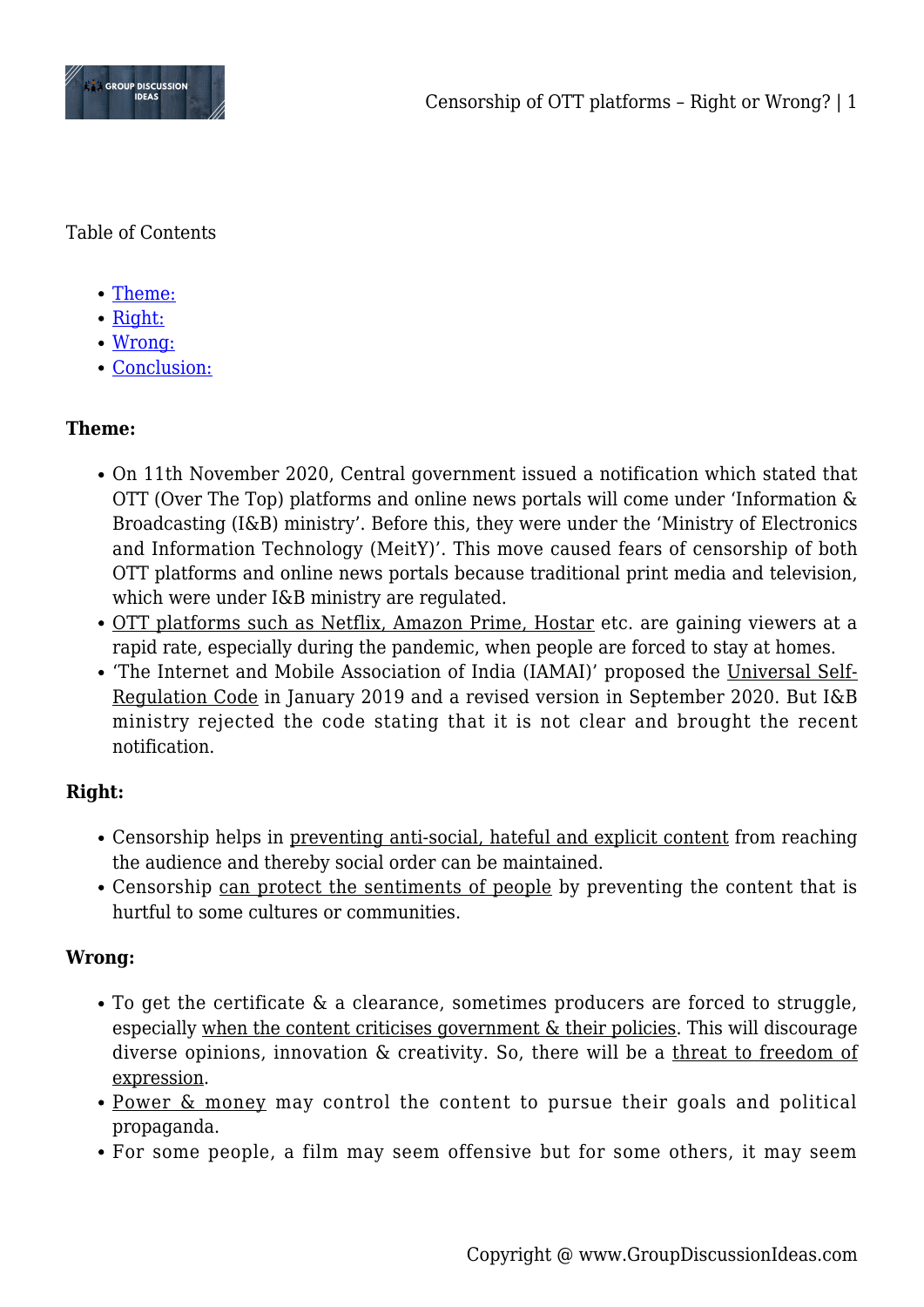

progressive. So, it is unfair to dictate what to watch and what not to watch.

- We already have laws such as the 'Information & Technology Act, 2000' to deal with hateful and explicit content. And hence there is no need for censorship.
- These days, people are preferring OTT content over television content, because of the quality of content. But if it is censored, the content may stoop to the same level as television content. This may discourage investment in OTT platforms. OTT platforms created many employment opportunities, and lack of investment may reverse the progress.
- Unlike Television, people can choose what to watch on OTT platforms. And OTT platforms mention the appropriate age to watch that content. So, there is no need to censor them.
- There is so much explicit content present on the internet. Censoring only OTT platforms leaving the entire internet seems unfair.
- Self-regulatory bodies are better than government censorship because the audience can watch diverse content rather than narrow views.

## **Conclusion:**

OTT platforms are gaining so much user base nowadays. They are promoting varied opinions and thoughts. Indian directors and producers are creating content on OTT platforms, which are competing with international content. Censorship of OTT may discourage investments and diverse content. And hence, self-regulation code is much better than censorship in the case of OTT platforms.

#### *Photo by [cottonbro](https://www.pexels.com/@cottonbro?utm_content=attributionCopyText&utm_medium=referral&utm_source=pexels) from [Pexels](https://www.pexels.com/photo/netflix-on-an-imac-5082568/?utm_content=attributionCopyText&utm_medium=referral&utm_source=pexels)*

#### **Your Turn…**

Do you think OTT platforms should be censored? What's your take on this topic? Express your thoughts through the comment section below. And subscribe to our blog to read answers to the trending GD topics.

#### *References:*

- [Censoring Netflix & Other OTT Platforms: Who Stands To Gain?](https://www.thequint.com/voices/opinion/netflix-amazon-prime-hotstar-ott-platforms-ministry-of-information-and-broadcasting-censorship) –
- [Moral Policing of OTT Platforms Is Only the Latest Episode in India's Saga of](https://thewire.in/media/moral-policing-netflix-amazon-prime-latest-episode-censorship-india) [Censorship](https://thewire.in/media/moral-policing-netflix-amazon-prime-latest-episode-censorship-india)